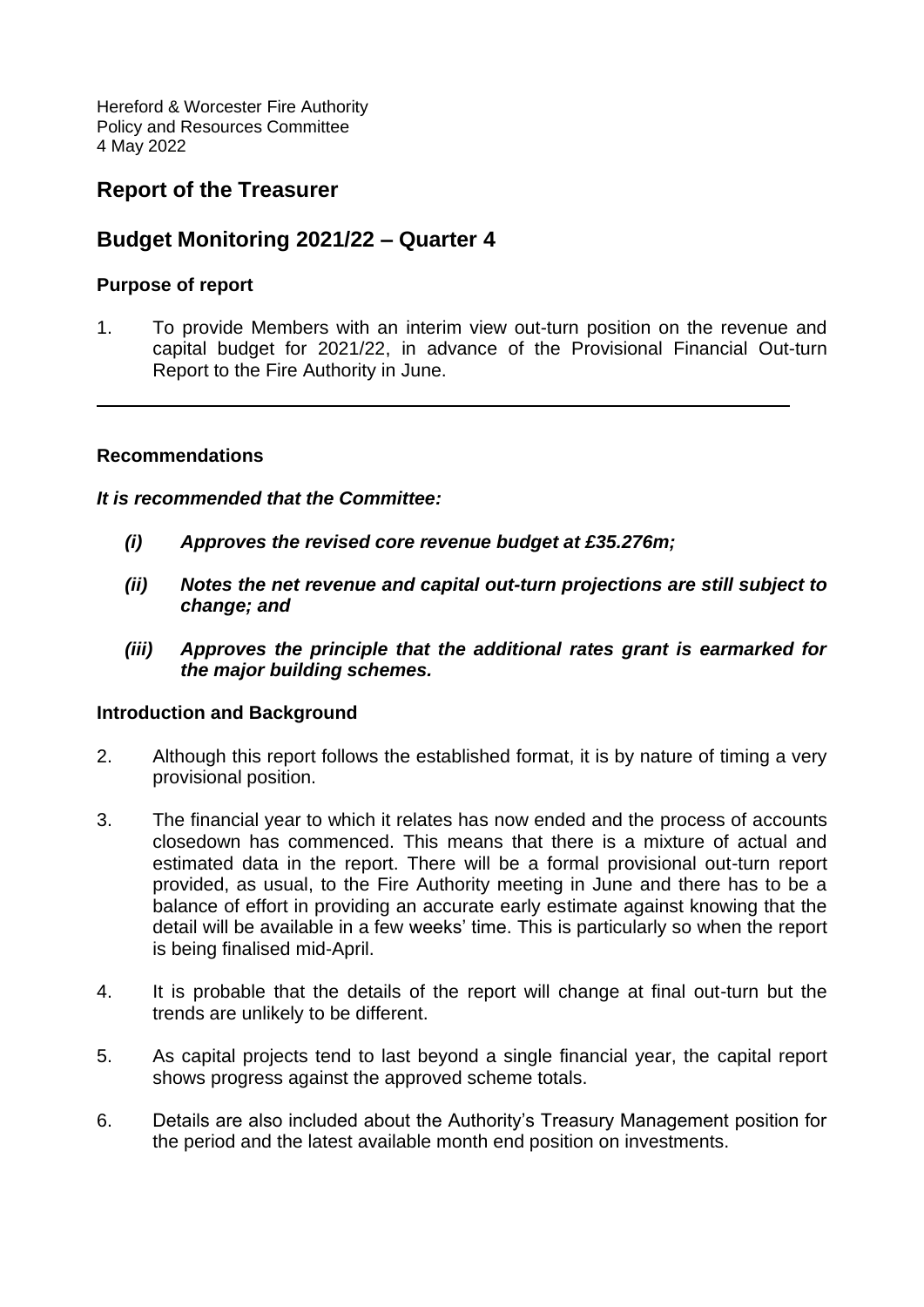### **Revenue Budget**

- 7. In December 2021 the Policy & Resources Committee approved a Revised Core Budget of £35.356m *(Appendix 1: Column 2, Row 34)*, which was funded by Precept, Grants and Retained Business Rates of £35.065m *(Appendix 1: Column 2, Row 39),* and planned net transfers from reserves of £0.291m *(Appendix 1: Column 2, Row 53).*
- 8. There are a number of changes to the budget outlined below:
	- a. In preparation for the replacement Fire Control project, and to allow the release of staff, there was intended to be a temporary increase in Fire Control staffing to give time for sufficient staff to be trained and ready before existing staff are abstracted onto the project.
		- i. This cost was to be funded from the specific reserve set aside for this project and the budget had therefore been increased appropriately.
		- ii. Unfortunately, the increase in staff coincided with other leavers so the net staff levels remained the same. The budget adjustment is therefore reversed and the reserve funding will now be utilised in 2022/23 when further recruitment has taken place.
	- b. The original budget provided for the receipt of the Tax Income Guarantee Grant; however, this grant was paid in 2020/21 and there is an adjustment to show this as a transfer from reserves rather than a grant receipt.
	- c. There are further presentational changes to the funding budgets to bring them in line with the analysis used in the recently approved 2022/23 Budget and Medium Term Financial Plan (MTFP).
- 9. The new Revised Core Budget of £35.276m is shown at *Appendix 1: Column 5, Row 34*.
- 10. Column 6 of Appendix 1 shows the current out-turn projection (subject to the limitations referred to at paragraph 3 above) against these revised budgets.
- 11. As the report is now an estimated out-turn rather than a forecast it includes expenditure that will be funded from reserves, particularly in the "Invest to Improve" projects and the impact of these is adjusted out to give an underlying position in Column 9 of Appendix 1.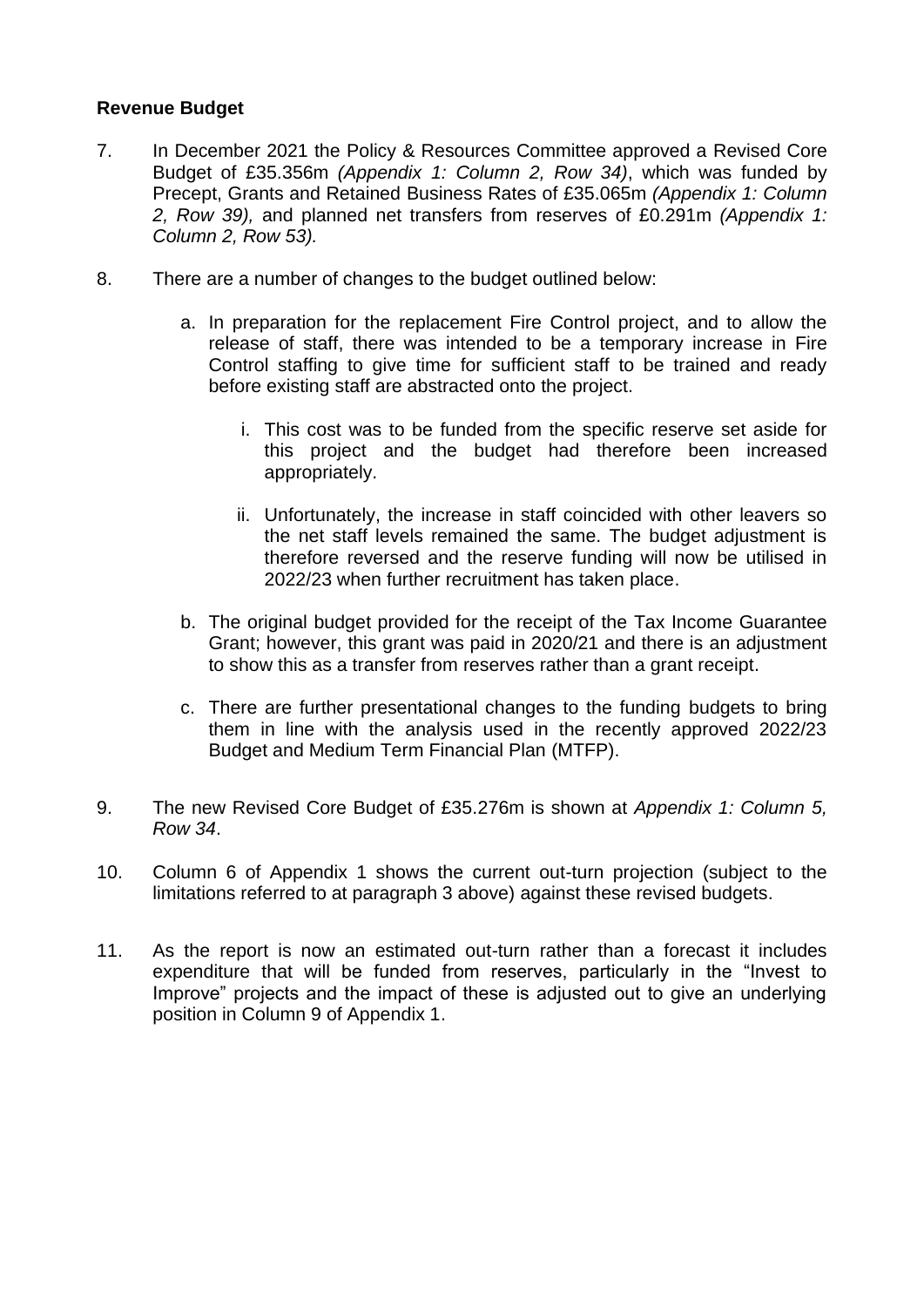12. The underlying variations, with a comparison against the Quarter 2 projections, are shown below:

|                      | Underlying | Qtr. 2     |
|----------------------|------------|------------|
|                      | Variation  | Projection |
|                      | £m         | £m         |
| <b>Employees</b>     | 0.078      | 0.236      |
| <b>Running Costs</b> | (0.280)    | (0.050)    |
| Cap Fin              | (0.110)    | (0.160)    |
|                      | (0.312)    | 0.026      |
| Funding              | (1.249)    |            |
|                      | (1.561)    | 0.026      |

- 13. It should be noted that the Running Cost figure awaits final accruals to go through and will probably increase and the capital financing costs await final investment income figures from Worcestershire County Council (WCC).
- 14. The employee costs figure still includes an estimate of the final months On-Call pay (it is paid one month in arrears) and is based on a lower estimate than previously used. This, combined with a lesser use of the resilience register to support appliance availability and more costs being attributed to reserve funded projects, has reduced the potential overspend. This figure will change once the final On-Call pay is known.
- 15. The overwhelming variation is however in respect of funding and the majority (94%) of the grant variation relates to one grant.
	- a. Members may recall that in 2020/21 government introduced significant additional Business Rate reliefs for retail premises in the March budget. As this was after the statutory Retained Business Rate setting process it was compensated for in year via the Billing Authorities.
	- b. However, this was adjusted out for the purposes of setting the 2021/22 Retained Business Rates, resulting in a significant Collection Fund loss, of over £1m.
	- c. Government has now provided compensation for this loss totalling £1.171m.
- 16. It will be recommended that this windfall gain is earmarked to cover the inflationary pressures on the major building schemes programme to ensure these can be completed to meet the operational needs of the Service.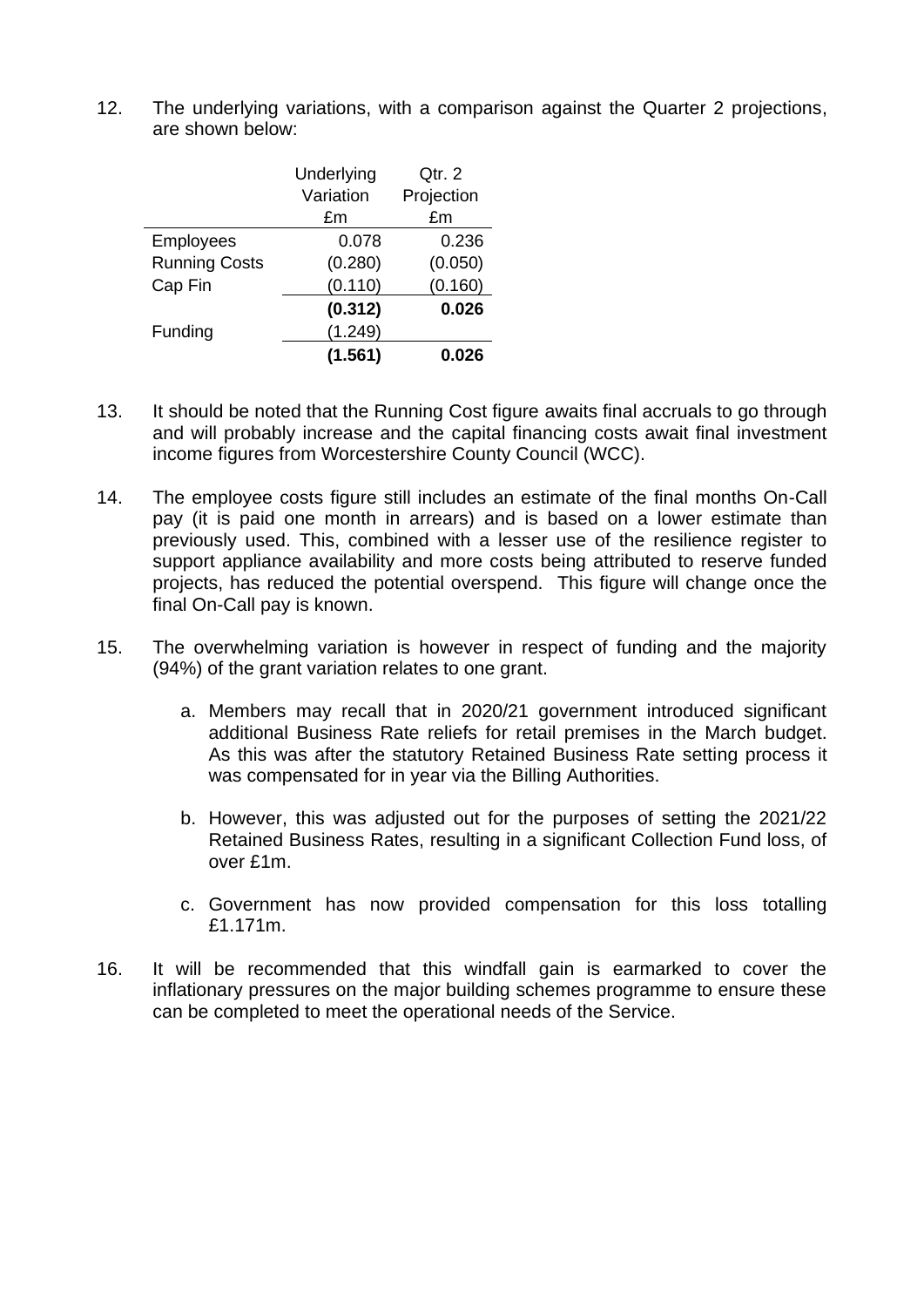## **Capital Budget**

17. The current capital budget, as amended by this Committee in December 2021 is detailed in Appendix 2 and summarised below:

|                              | Vehicles | Major         | Major | Alloc.  | Unalloc | <b>Future</b> |              |
|------------------------------|----------|---------------|-------|---------|---------|---------------|--------------|
|                              |          | <b>Builds</b> | Equip | Minor   | Minor   | <b>Builds</b> | <b>TOTAL</b> |
|                              | £m       | £m            | £m    | £m      | £m      | £m            | £m           |
| Approved at Dec 2021         | 2.715    | 7.916         | 0.590 | 2.468   | 0.177   | 12.949        | 26.815       |
| Major Scheme Allocation      |          | 0.170         |       |         |         | (0.170)       | 0.000        |
| Minor Scheme Allocation      |          |               |       | 0.025   | (0.025) |               | 0.000        |
| Closed Scheme                |          |               |       | (0.045) |         |               | (0.045)      |
|                              | 2.715    | 8.086         | 0.590 | 2.448   | 0.152   | 12.779        | 26.770       |
| Expenditure to 2020/21       | 0.423    | 7.219         | 0.318 | 0.590   | 0.000   | 0.000         | 8.550        |
| Expenditure 2021/22          | 1.316    | 0.489         | 0.090 | 0.573   |         |               | 2.468        |
| <b>Unspent Budget C/fwd.</b> | 0.976    | 0.378         | 0.182 | 1.285   | 0.152   | 12.779        | 15.752       |

- 18. The approved capital budget is divided into four blocks:
	- Major Buildings in accordance with the approved Property Strategy
	- Vehicles in accordance with the approved Vehicle Strategy
	- Other Major Schemes (Fire Control and Mobile Data Terminals)
	- Minor Schemes (allocated by Strategic Leadership Board)
- 19. The Future Buildings Scheme figure *(Appendix 2: Row 66)* is provision for Hereford, Redditch and Broadway fire station replacements and the North Herefordshire Strategic Training Facility. These schemes are not disclosed separately to protect the Authority's procurement interest until contracts are actually awarded.
- 20. Allowing for the schemes awaiting allocation or approval, the budget available to be spent at the start of 2021/22 is £5.290m and is summarised below:

|                              |                  | £m       |
|------------------------------|------------------|----------|
| <b>Total Approved Budget</b> | Column 2 Line 67 | 26.770   |
| Less: Future Buildings       | Column 2 Line 66 | (12.778) |
| Less: Unallocated Minor      | Column 2 Line 63 | (0.152)  |
| <b>Approved to Spend</b>     |                  | 13.840   |
| Incurred to 2020/21          | Column 3 Line 67 | (8.550)  |
| <b>Balance</b>               |                  | 5.290    |

- 21. Against this budget £2.467m *(Column 5, Row 67)* has been incurred. This represents 47% of the relevant budget.
- 22. As with the revenue budget there are potential additional accruals still to be posted to expenditure.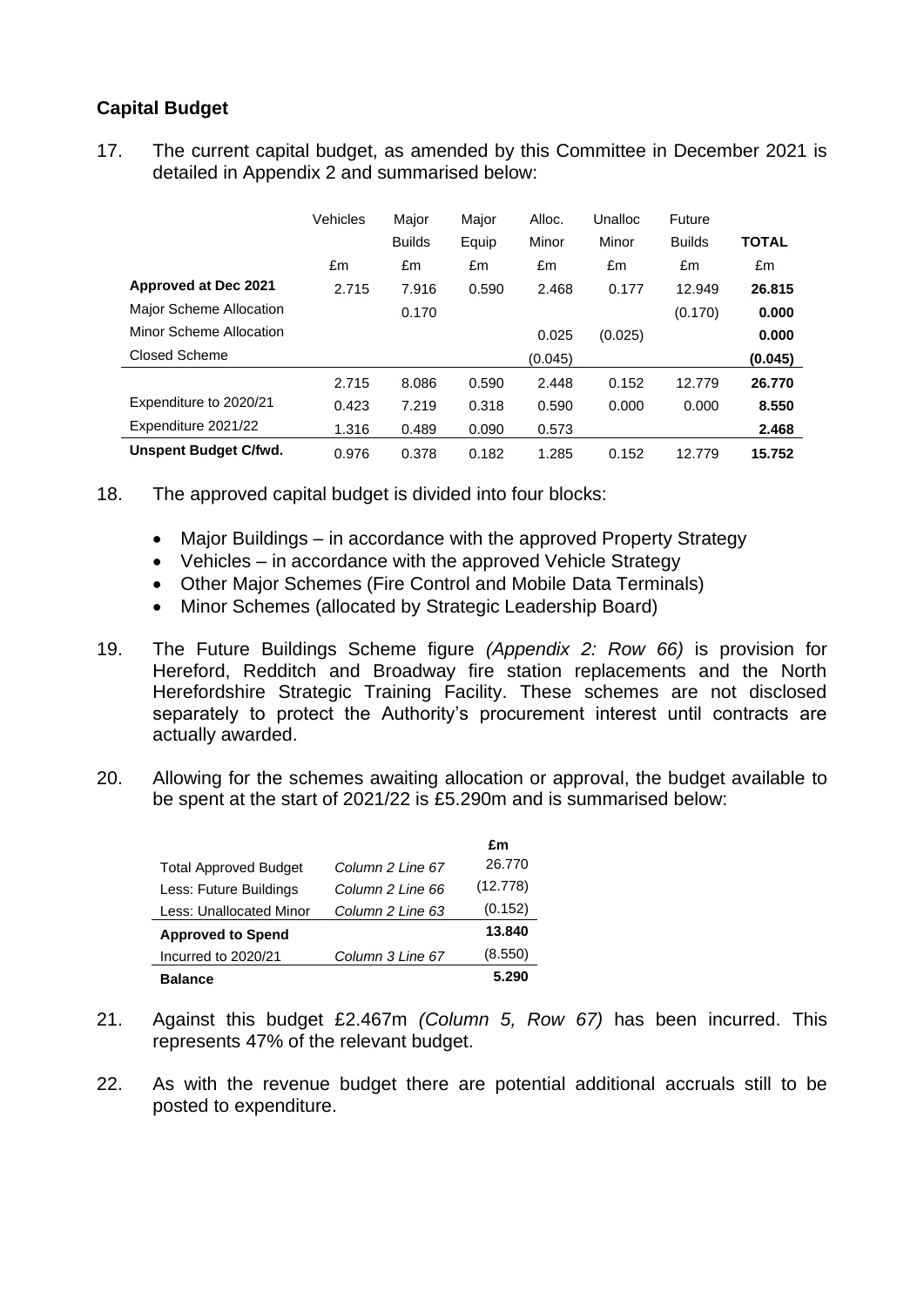23. Members' attention is drawn to the Redditch scheme, where future arrangements for financing the project with the Police & Crime Commissioner may remove the capital expenditure from the Fire Authority, and the revenue capital financing costs replaced with a long-term rental type payment. The change would have no impact on the overall MTFP.

#### **Treasury Management**

- 24. Since October 2008 the Authority has adopted a policy of avoiding long term borrowing where working cash balances permit, and will only incur long term borrowing to finance long term assets.
- 25. As the Authority is currently holding significant earmarked revenue reserves, sold the old HQ building in 2020/21 and recently disposed of surplus assets in Bromsgrove, Bewdley and Stourport the cash balance does not currently require additional external borrowing.
- 26. At 31 March 2021 long term borrowing stood at £12.137m, with £1.726m to be repaid this year as scheduled, leaving a balance of £10.411m at 31 March 2022.
- 27. It is unlikely that additional borrowing will be required this year (see paragraph 25 above), but rates are always under review to ensure borrowing is taken at an appropriate point.
- 28. All existing borrowing is via the Public Works Loans Board (PWLB), and it is probable that any future borrowing will be from the same source, as PWLB remains the only practical alternative for the Fire Authority.
- 29. In accordance with the Authority's Treasury Management Strategy (approved in February each year by the Fire Authority) surplus funds are invested by Worcestershire County Council (WCC) alongside their own funds. Investment is carried out in accordance with WCC's own Treasury Management Strategy, which is developed from the Prudential Code for Capital Finance and is used to manage risks from financial instruments.
- 30. The Treasurer continues to advise that investment should be focused on security and, as a consequence, surplus funds continue to generate low returns, which are factored into the revenue budget.
- 31. At 31 March 2022 short term investment via WCC comprised:

|                                | £m    |
|--------------------------------|-------|
| <b>Money Market Funds</b>      | 3.581 |
| Call (instant access)          | 1.049 |
| Cash Plus (liquidity fund)     | 1.913 |
| <b>Other Local Authorities</b> | 0.957 |
|                                | 7.500 |